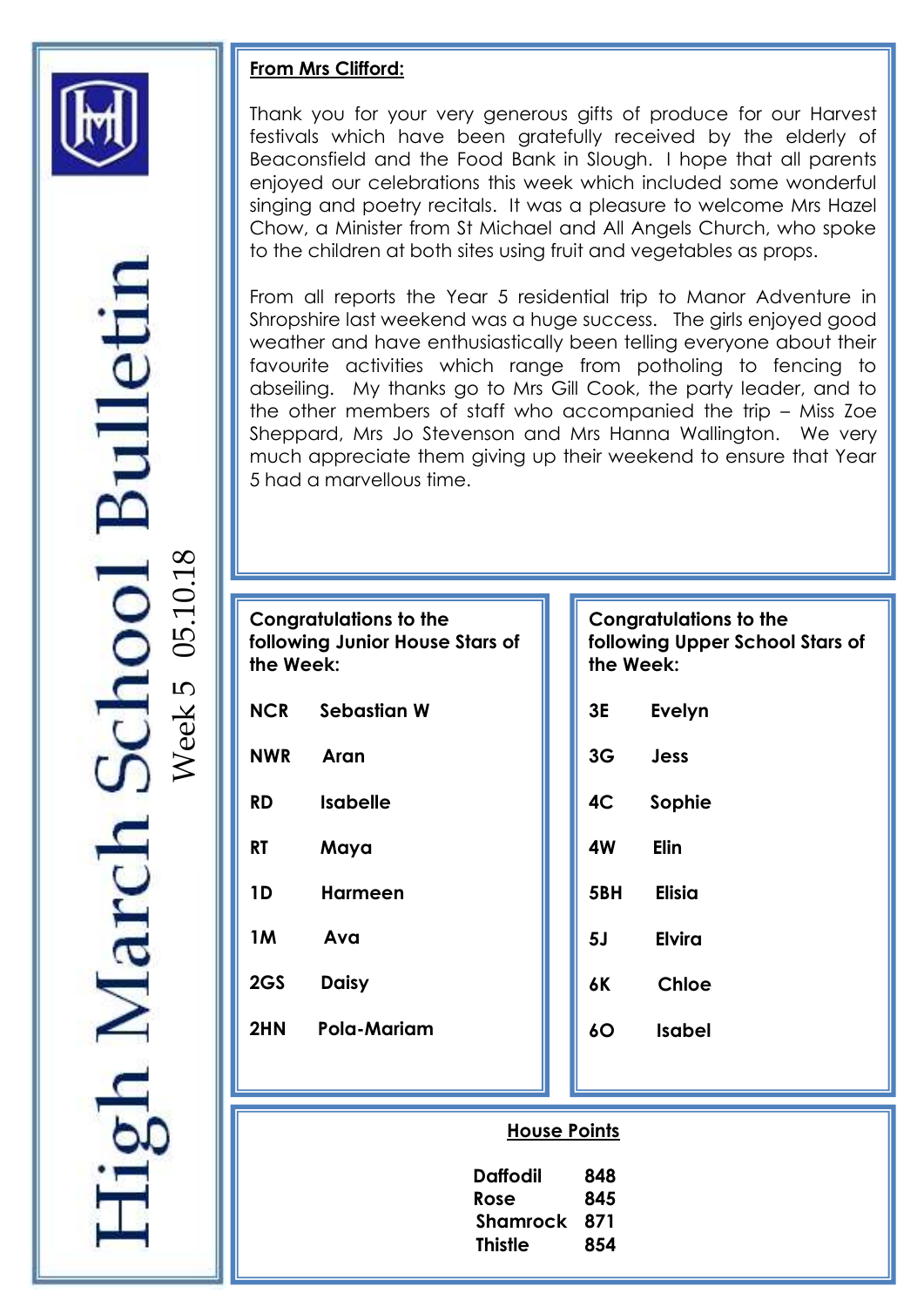| Diary Dates for week commencing Monday 8 Oct |                 |                                                                                     |  |  |
|----------------------------------------------|-----------------|-------------------------------------------------------------------------------------|--|--|
| Mon 8 Oct                                    |                 | 15:50 - 17:45 Year 6 (U11 A and B) Netball (a) v Heatherton House                   |  |  |
|                                              |                 | 16:00 - 17:30 Humanities Faculty Meeting                                            |  |  |
|                                              |                 | 16:30 - 18:00 Duathlon at Davenies School                                           |  |  |
| Tues 9 Oct                                   |                 | 16:00 - 17:30 NO AFTER SCHOOL CLUBS OR SUPERVISED PREP IN<br><b>UPPER SCHOOL</b>    |  |  |
|                                              | $18:00 - 21:00$ | Years 3 and 5 Parents' Evening                                                      |  |  |
|                                              |                 | Form 3G surnames A to H                                                             |  |  |
|                                              |                 | Form 3E surnames B to M                                                             |  |  |
|                                              |                 | Form 5BH surnames A to H<br>Form 5J surnames B to La                                |  |  |
|                                              |                 |                                                                                     |  |  |
| Wed 10 Oct                                   |                 | 09:00 – 12:00 Flu Immunisation clinic for Reception and Years 1 to 5                |  |  |
|                                              | $16:00 - 17:00$ | Teatime Concert in the Upper School Hall                                            |  |  |
|                                              | $15:50 - 18:00$ | Years 3 to 6 Pipers Corner Cross Country                                            |  |  |
| Thurs 11 Oct                                 | $09:00 - 15:30$ | History of Toys Day for Year 1                                                      |  |  |
|                                              | $08:45 - 15:30$ | Year 2 visit to Tate Britain                                                        |  |  |
|                                              |                 | 16:00 - 17:45 NO AFTER SCHOOL CLUBS FOR YEAR 2                                      |  |  |
|                                              |                 | 16:00 - 17:30 NO AFTER SCHOOL CLUBS, SWIMMING OR SUPERVISED<br>PREP IN UPPER SCHOOL |  |  |
|                                              | $18:00 - 21:00$ | Years 3 and 5 Parents' Evening                                                      |  |  |
|                                              |                 | Form 3G surnames J to W                                                             |  |  |
|                                              |                 | Form 3E surnames N to W                                                             |  |  |
|                                              |                 | Form 5BH surnames K to T                                                            |  |  |
|                                              |                 | Form 5J surnames Li to W                                                            |  |  |
| Fri 12 Oct                                   | $09:30 - 11:30$ | Open Morning for Prospective Parents                                                |  |  |
|                                              | $16:00 - 18:00$ | Triathlon Club ends                                                                 |  |  |
|                                              |                 | 16:00 - 16:15 Bucks County Transfer Test results due                                |  |  |
| Sat 13 Oct                                   |                 | 14:00 – 15:45 Circus Party for Reception to Year 2 pupils                           |  |  |
| <b>Sporting Notices</b>                      |                 |                                                                                     |  |  |
| Mon 8 Oct                                    |                 | 15:50 – 17:45 Year 6 (U11 A and B) Netball (a) v Heatherton House                   |  |  |
|                                              |                 | 16:00 - 17:00 Year 6 Netball Training                                               |  |  |
|                                              |                 | 16:30 – 18:00 Duathlon at Davenies School                                           |  |  |
| Tues 9 Oct                                   |                 | No Training due to Parents' Evening                                                 |  |  |
| Wed 10 Oct                                   | $15:50 - 18:00$ | Years 3 to 6 Pipers Corner Cross Country                                            |  |  |
|                                              |                 | 16:00 - 17:00 Year 4 Netball                                                        |  |  |
|                                              |                 | 16:00 - 17:00 Years 3 to 6 Water Polo Club                                          |  |  |
|                                              | $18:00 - 19:00$ | 17:00 - 18:00 Year 3 Swim Squad                                                     |  |  |
|                                              |                 | Year 5 Swim Squad                                                                   |  |  |
| Thurs 11 Oct                                 |                 | No Clubs or Training due to Parents' Evening                                        |  |  |
|                                              |                 |                                                                                     |  |  |